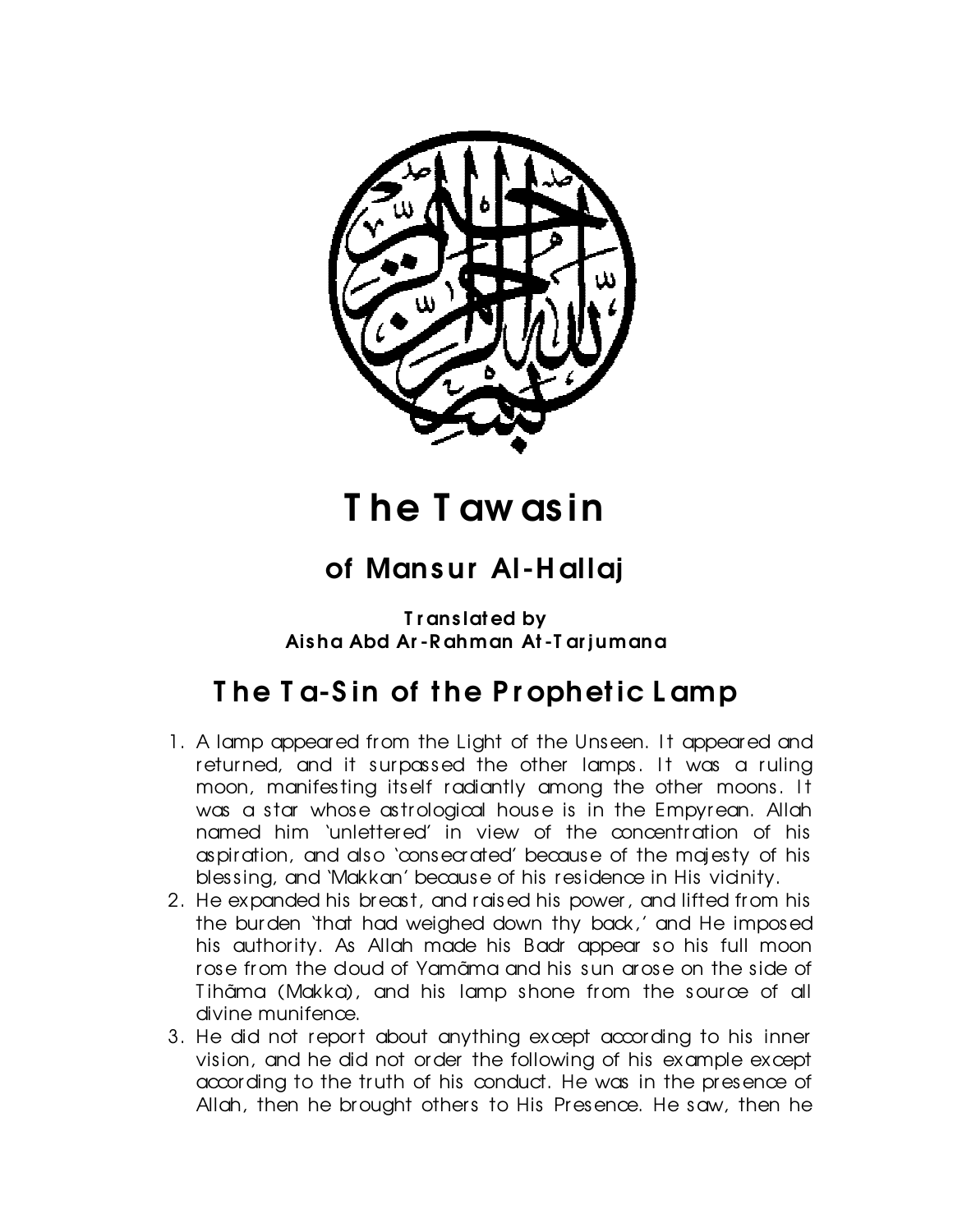related what he was. He was sent forth as a guide, so he defined the limits of conduct.

- 4. No one is capable of discerning his true significance, except the Sincere, since he confirmed its validity, and then accompanied him so that there would not remain any disparity between them.
- 5. No Gnostic ever knew him who was not ignorant of his true quality. His quality is made dear only to those to whom Allah undertakes to disclose it. 'T hose to whom We have given the Book, and the recognize their sons, even though a party of them conceal the truth, and that wittingly.' (2.46)
- 6. T he lights of prophecy issued from his light, and his light appeared from the light of Mystery. Among the lights there is none more luminous, more manifest or more uncreate-thanuncreatedness than the light of the Master of Generosity.
- 7. His aspiration preceded all other aspirations, his existence preceded non-existence, his name preceded the Pen because it existed before.
- 8. T here was never on the horizons, beyond the horizons, nor below the horizons anyone more graceful, nobler, wiser, more just, kinder, more God-fearing or more sympathetic than the holder of this role. His title is Master of Creation, and his name is Ahmad, and his attribute is Muhammad. His command is more certain, and his essence is more excellent, and his attribute is more glorious, and his aspiration is unique.
- 9. Oh marvel! What is more manifest, more visible, greater, more famous, more luminous, more powerful or more discerning than him? He is and was, and was known before created things and existences and beings. He was and still is remembered before 'before' and after 'after', and before substances and qualities. His substance is completely light, his speech is prophetic, his knowledge is celestial, his mode of expression is Arabic, his tribe is 'neither of the East nor the West' (24.35), his genealogy is patriarchal, his mission is conciliation, and he has the title of the 'unlettered'.
- 10. The eyes were opened by his signs, secrets and selves perceived by his being there. It was Allah who made him articulate by His Word, and being the Proof, confirmed him. It was Allah who sent him forth. He is the proof and the proven. It is he who quenches the thirst of the vehemently thirsty heart, it is he who brings the uncreated word that is not touched by what touches it, nor phrased by the tongue, nor made. It is united to Allah without separation, and it surpasses the conceivable. It is he who announces the end and the ends and the ends of the end.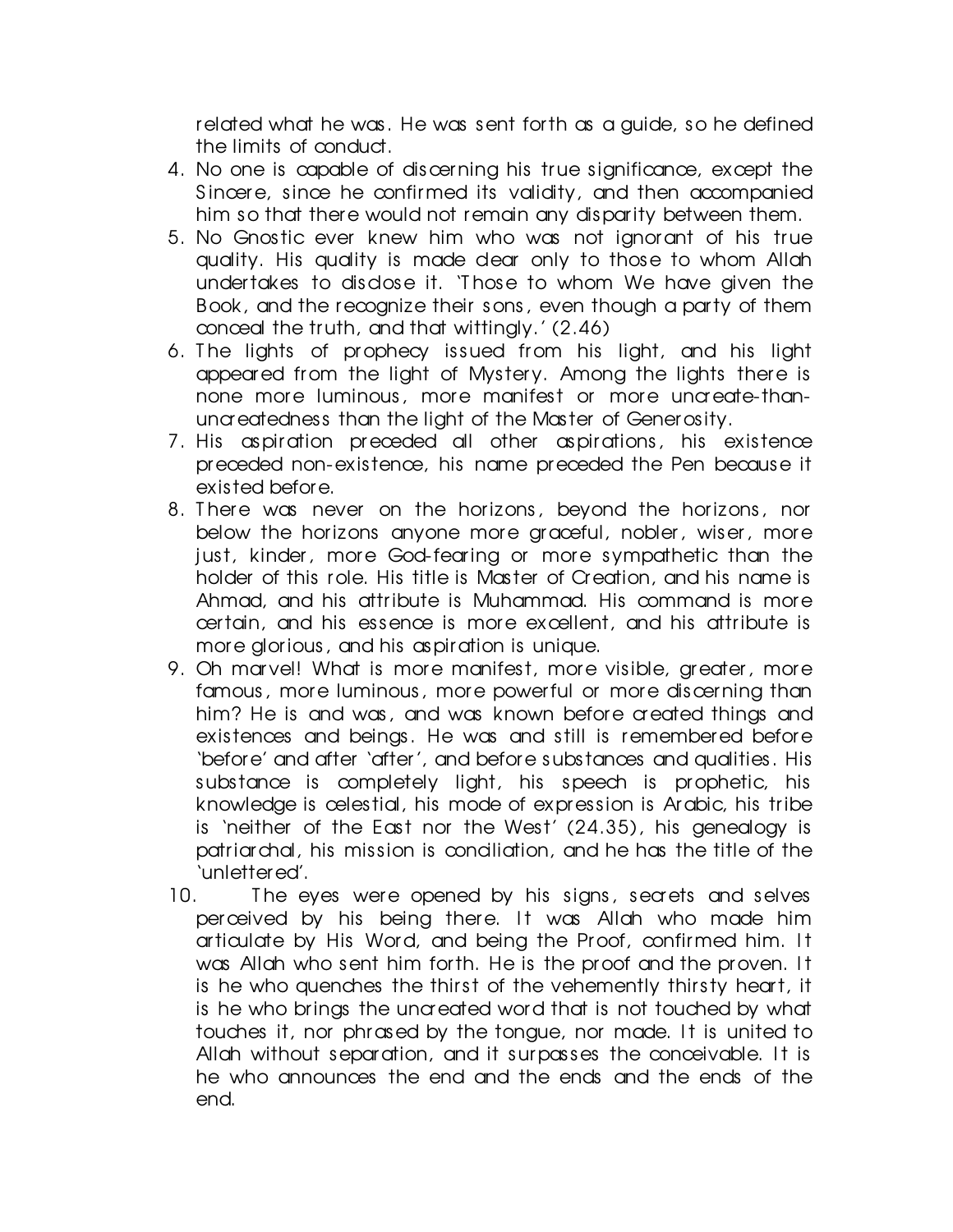- 11. He lifted the doud, and pointed to the S acred House. He is the limitation, and he is a heroic warrior. It is he who received the order to break the idols, and it is he who was sent to mankind for the extermination of them.
- 12. Above him a doud flashed bolts of lightning, and below him a bolt of lightning flashed, shone, caused rain, and fructified. All knowledge is but a drop from his ocean, and all wisdom is but a handful from his stream, and all times are but an hour from his life.
- 13. Allah is with him, and with him is reality. He is the first in union and the last to be commissioned as a prophet, the inward by reality, and the outward by gnosis.
- 14. No scholar ever attained his knowledge nor did any philosopher become cognizant of his understanding.
- 15. Allah did not surrender (His Reality) to His creation, because he is he, and his being there is He, and He is He.
- 16. Nothing came out of the M of MHMD, and none entered into his H, and his H is the same as his second M, and his D is as his first M. His D is his perpetuity, his M is his rank, his H his spiritual state, as is his second M.
- 17. Allah made his speech manifest, and enlarged his mark, and made his proof known. He sent down the furqan to him, he made his tongue adequate, and He made his heart shine. He made his contemporaries incapable (of imitating Qur'an). He established his clarification and exalted his glory.
- 18. If you flee from his domains, what route will you take without a guide, oh ailing one? The maxims of the philosophers are like a slipping heap of sand before his wisdom.

# The Ta-Sin of Understanding

- 1. The comprehensions of created natures are not attached to reality, and reality is not attached to created natures. T houghts (which come) are adherences, and the adherences of created natures do not attach themselves to realities. T he perception of reality is difficult to acquire, so how much more difficult is the perception of the reality of the Reality. Furthermore, Allah is beyond reality, and reality does not in itself imply Allah.
- 2. T he moth flies about the flame until morning, then he returns to his fellows and tells them of his spiritual state with the most eloquent expressions. T he he mixes with the coquetry of the flame in his desire to reach perfect union.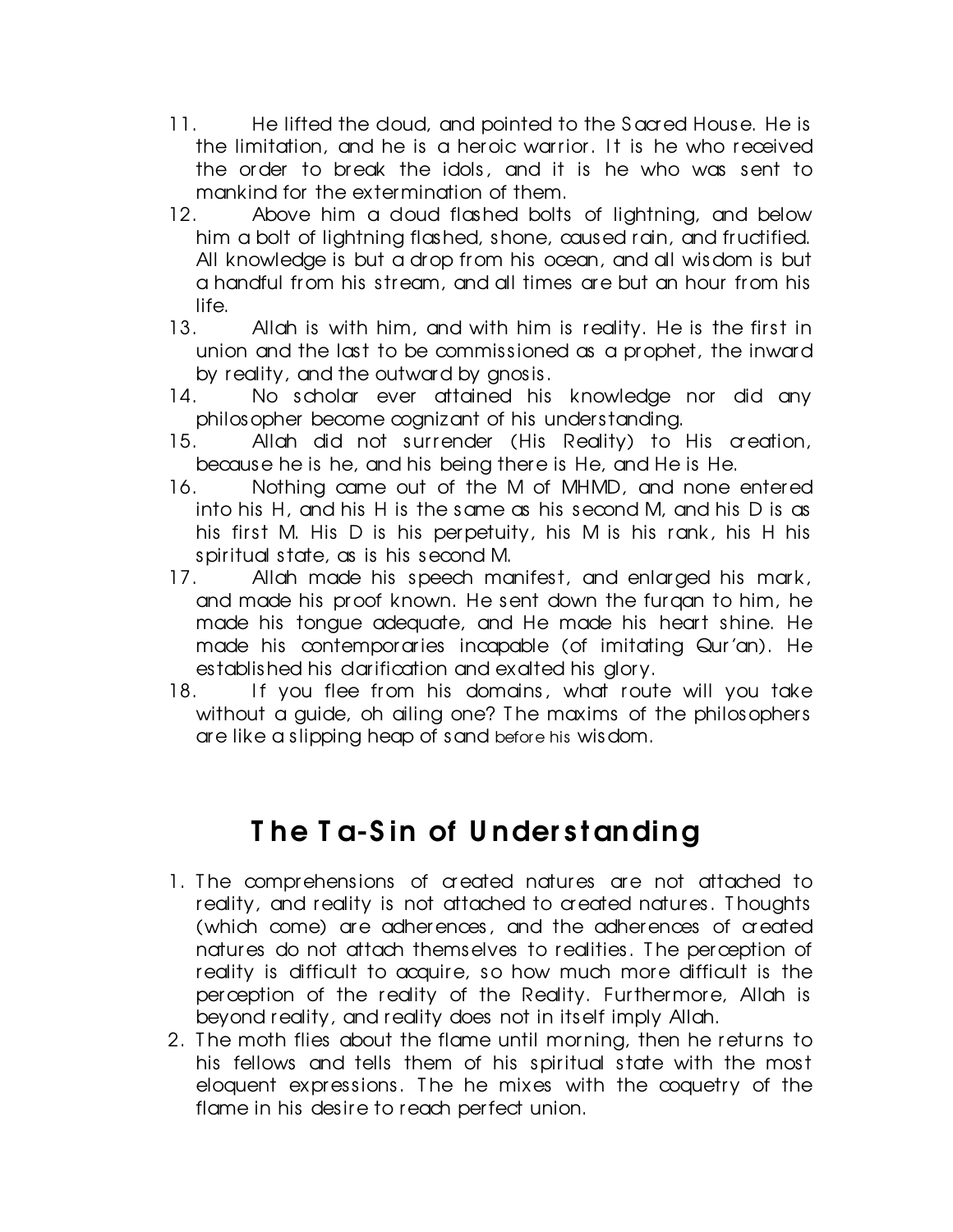- 3. T he light of the flame is the knowledge of reality, its heat is the reality of reality, and Union with it is the T ruth of the reality.
- 4. He was not satisfied with its light nor with its heat, so he leapt into it completely. Meanwhile, his fellows were awaiting his coming so that he could tell them of his actual vision since he had not been satisfied with hearsay. But at that moment, he was being utterly consumed, reduced and dispersed into fragments, and he remained without form or body or distinguishing mark. T hen in what sense can he return to his fellows? And in what state now that his has obtained? He who had arrived at the vision became able to dispense with reports. He who arrives at the object of his vision is no longer concerned with the vision.
- 5. T hese meanings do not concern the negligent man, nor the transitory man, nor the man of wrong action, nor the man who follows his whims.
- 6. Oh you who are uncertain, do not identify 'I am' with the divine 'I ' - not now, nor in the future, nor in the past. Even if the 'I am' was a consummated Gnostic, and if this was my state, it was not the perfection. Even though I am His I am not He.
- 7. If you have understood this, then understand that these meanings were not true from anyone except Muhammad, and 'Muhammed is not the father of any one of your men,' but the Messenger of Allah and the seal of the prophets. He absented himself from men and jinn, and he dosed his eyes to 'where' until there no longer remained any veil on the heart nor any falsehood.
- 8. T here was a 'length of two bows' lengths or nearer,' when he reached the desert of the 'knowledge of reality,' he reported from the outward heart. When he arrived to the truth of the reality he left his desire there and gave himself up to the Bountiful. When he reached the T ruth he returned and said: 'the inward heart has prostrated to You, and the outward heart has believed in You.' When he reached the Furthermost Limit he said: 'I cannot praise You as You should be praised.' When he reached the reality of the reality he said: 'You are the only One who can praise Yourself.'

He renounced his desire and followed his vocation, 'the heart did not lie about what it saw' at this station near the Lote- T ree of the Boundary. He did not turn to the right to the reality of things, nor to the left to the reality of reality. 'His eyes swerved not, nor swept away.'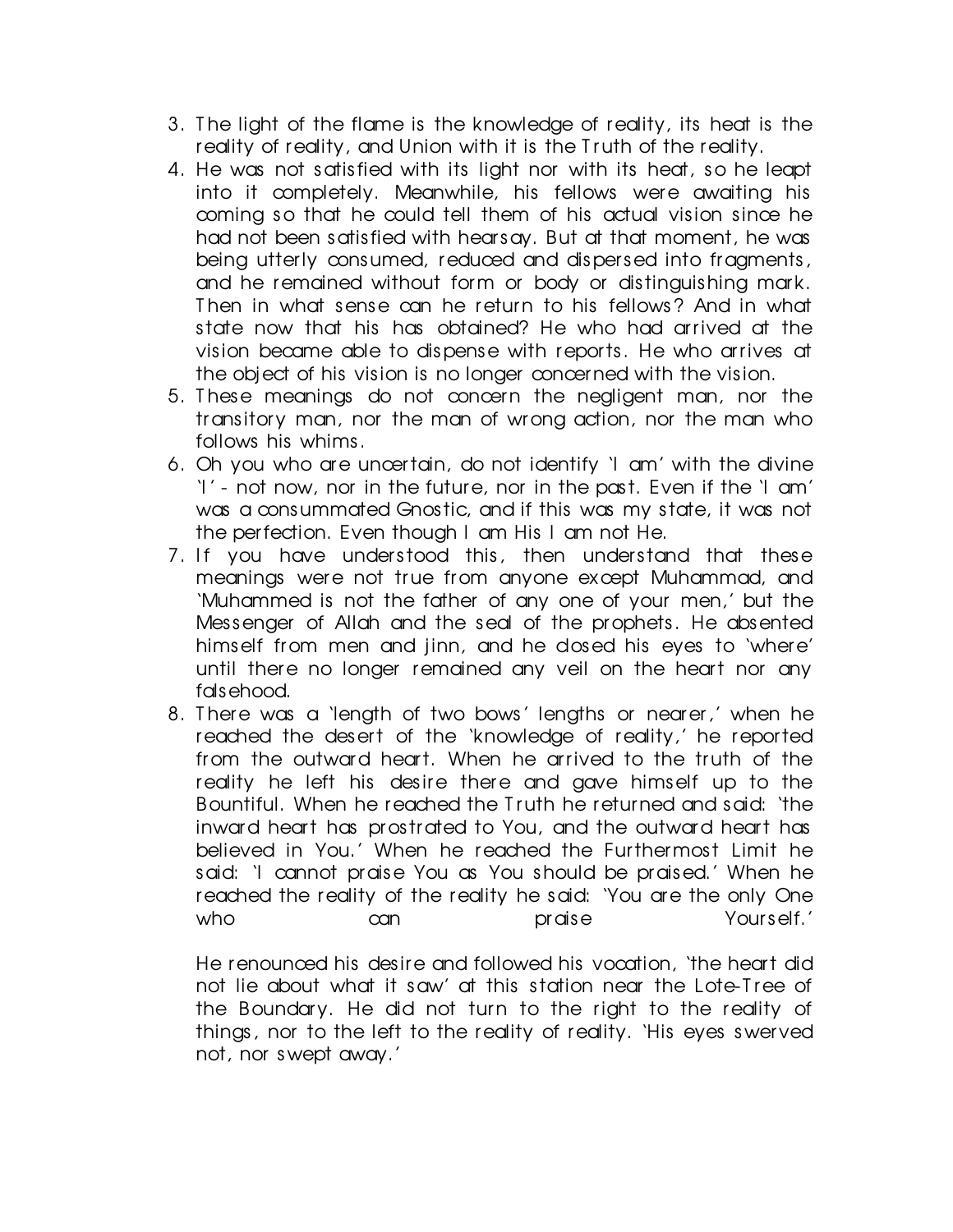### The Ta-Sin of Purity

- 1. Reality is something very subtle and minute in its description, the paths of access to it are narrow, and on them one encounters sighing fires beside deep deserts. T he stranger follows these paths and informs about what he has experienced in the forty S tations such as:
	- 1. manners (adab)
	- 2. awe (rahab)
	- 3. fatigue (nasab)
	- 4. serach (talab)
	- 5. wonder ('ajab)
	- 6. perishing ('atab)
	- 7. exaltation (tarab)
	- 8. avidity (sharah)
	- 9. probity (nazah)
	- 10. sincerity (sidq)
	- 11. comradeship (rifq)
	- 12. emancipation (litq)
	- 13. setting out (taswih)
	- 14. rest (tarwih)
	- 15. discernment (tamyiz)
	- 16. witnessing (shuhud)
	- 17. existence (wujud)
	- 18. enumeration ('add)
	- 19. labor (kada)
	- 20. restitution (rada)
	- 21. dilation (imtidad)
	- 22. preparation (I 'dad)
	- 23. isolation (infirad)
	- 24. captivity (inqiyad)
	- 25. attraction (murad)
	- 26. presence (hudur)
	- 27. exercise (riyada)
	- 28. circumspection (hiyata)
	- 29. regret for things lost (iftiqad)
	- 30. resistance (istilad)
	- 31. consideration (tadabbur)
	- 32. perplexity (tahayyur)
	- 33. reflection (tafakkur)
	- 34. patience (tasabbur)
	- 35. interpretation (ta'abbur)
	- 36. non-acceptance (rafd)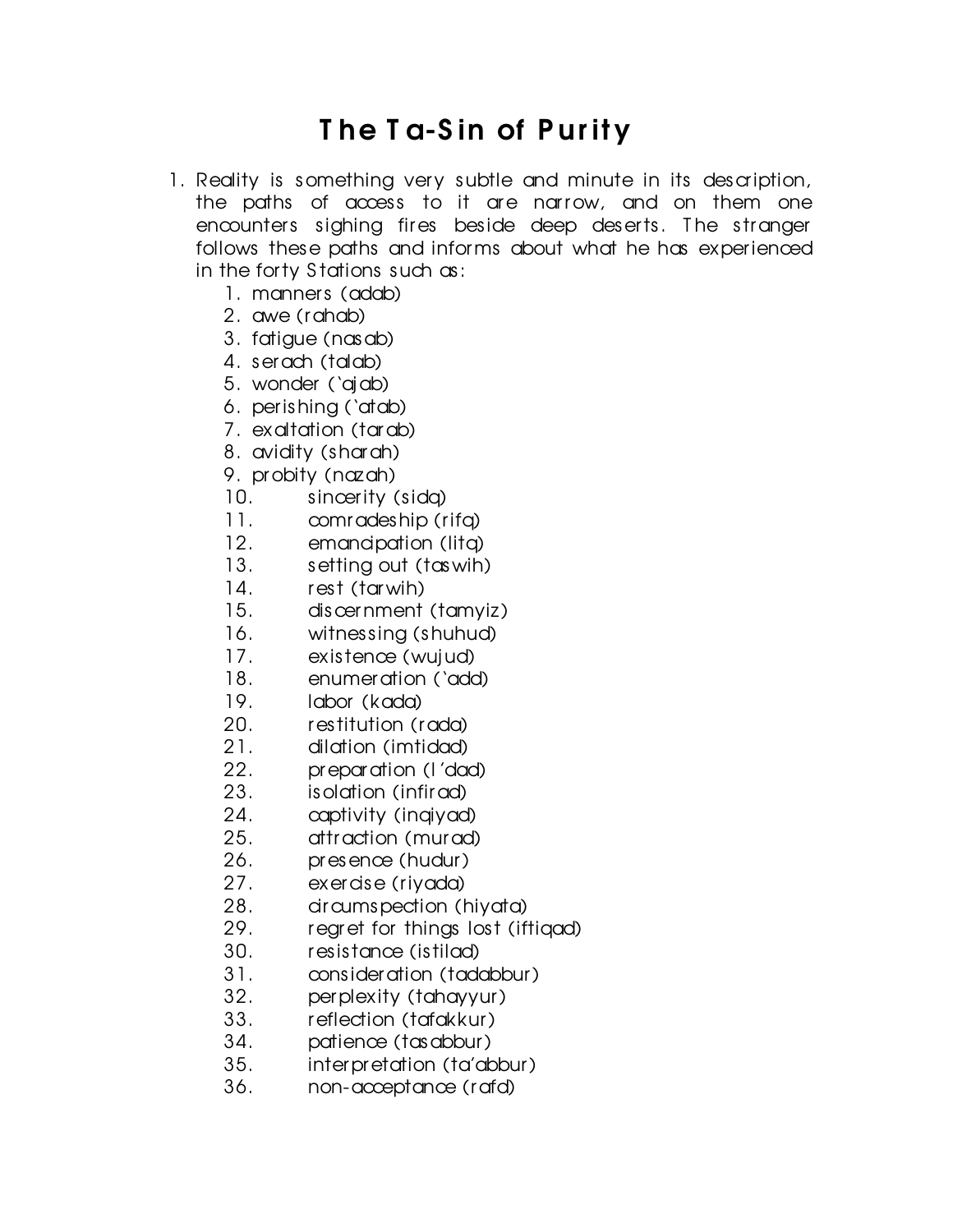- 37. strong criticism (naqd)
- 38. observation (ri'aya)
- 39. taking a guide (hidaya)
- 40. beginning (bidaya)

The last Station is the Station of the people of Serenity of Heart and purification

- 2. Each Station has its own gift of which one part is conceivable and the other not.
- 3. Then the stranger entered the desert and crossed it and embraced and comprehended the whole of it. He did not find anything familiar or useful, either on the mountain or on the plain.
- 4. 'When Musa accomplished the term' he left his people since reality was going to take him as 'his'. And yet he was satisfied with indirect information without direct vision, and there should be a difference between him and the best of mankind (Muhammad). T herefore he said: 'Perhaps I will bring you some information.' (20.10)
- 5. If the Well-Guided was pleased with indirect information how shall he who searches the route not suffice himself with an indirect trace.
- 6. From the Burning Bush, on the side of S inai what he heard speak from the Bush was not the Bush nor its seed but Allah.
- 7. And my role is like this Bush.
- 8. So reality is reality and the created is created. Reject your created nature, that you may become Him, and He, you - in respect to reality.
- 9. I-ness is a subject, and the object defined is also a subject in reality, so how is it defined?
- 10. Allah said to Musa: 'You guide to the Proof, not to the Object of the Proof. And as for Me I am the Proof of every proof.
- 11. Allah made me pass by what is reality By grace of a contract, a pact, and an alliance. My secret is a witness without my created personality. T his is my secret and this is reality
- 12. Allah enunciated my knowledge with me from my heart. He drew me near to Him after I had been so far from Him. He made me His intimate and chose me.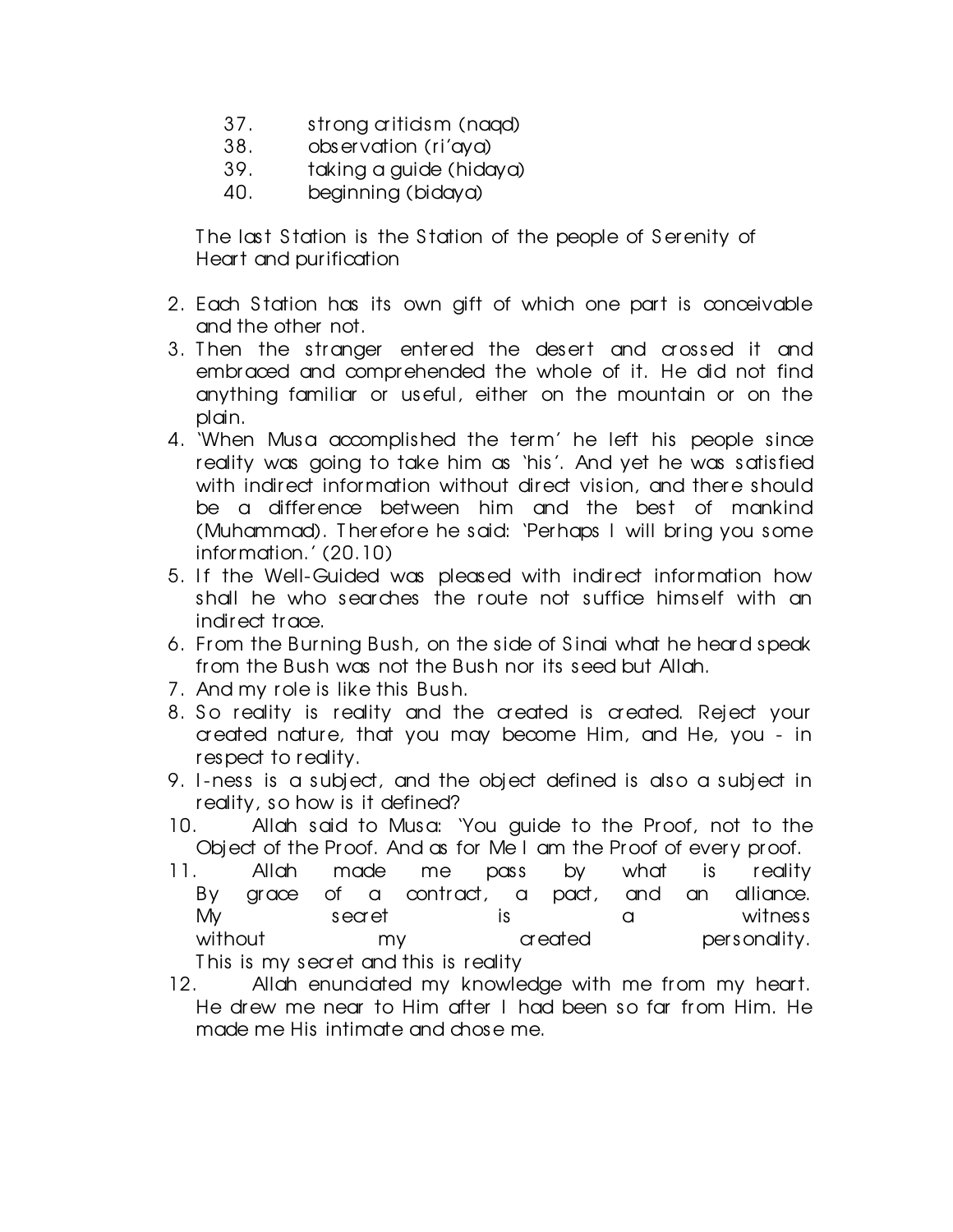#### The Ta-Sin of the Circle



- 1. The first door represents the one who reaches the circle of Truth. T he second door represents the person who reaches it, who after entering it comes to a dosed door. The third door represents the one who goes astray in the desert of the T ruth-Nature of the truth.
- 2. He that enters the circle is far from the Truth because the way is blocked and the seeker is sent back. The point on high represents his yearning. T he lower point represents his return to his point of departure, and the middle point is his bewilderment.
- 3. T he inner circle does not have a door, and the point which is in the center is Truth.
- 4. The meaning of Truth is that from which externals and internals are not absent, and it does not tolerate forms.
- 5. If you wish to understand what I have pointed to here, then 'take four birds and twist them to thee,' (2.260) because Allah does not fly.
- 6. It is His jealousy which makes it appear after He hid it. It was awe that kept us apart, it was bewilderment that deprived us of it.
- 7. These are the meanings of Truth. It is subtler than the circle of the origins, and the designation of the regions. And subtler still is the internal functioning of the understanding, because of the concealing of the imagination.
- 8. This is because the observer observes the circle from without not from within.
- 9. As for the Knowledge of the knowledge of Truth, he does not know it, because he is incapable. Knowledge denotes a place but the circle is a forbidden place (haram).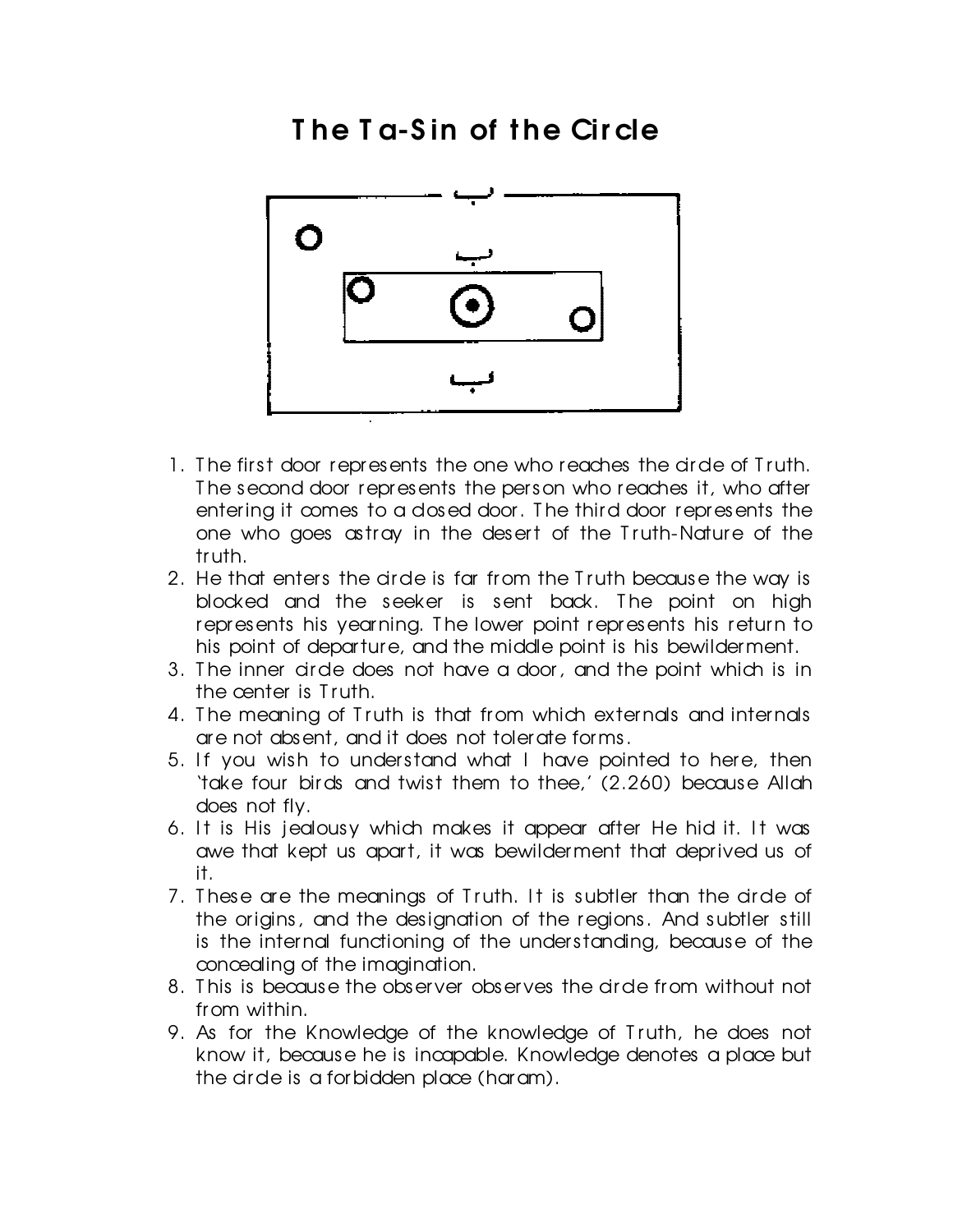- 10. So they named the prophet 'Haram' because he alone came out of from the circle of Haram.
- 11. He was full of fear and awe, and wearing the garment of T ruth, he went out and cried 'Ah!!' to all creation.

#### T he T a-S in of t he P oint

- 1. Finer still than that is the mention of the Primordial Point, which is the S ource, and which does not grow or decrease, nor consume itself.
- 2. T he one who denies my spiritual state denies it because he does not see me, and he calls me a heretic. He charges me with evil, and seeing my glory he calls for help, and it is to the sacred circle which is beyond the beyond that he cries.
- 3. He who reaches the second circle imagines me to be the Inspired Master.
- 4. He who reaches the thrid circle thinks that I am at the bottom of all desires.
- 5. And he who reaches the circle of Truth forgets me and his attention is distracted from me.
- 6. 'No indeed, not a refuge! Upon that day the recourse shall be to thy Lord, upon that day man shall be told his former deeds and his latter.'
- 7. But man turns to indirect testimony, he flees to a refuge, he fears the spar ks, and his intention is beguiled and led astray.
- 8. I am absorbed in the sea of the depths of eternity and he who reaches the circle of T ruth is occupied on the shore of the sea of knowledge with his own knowledge. He is absent from my vision.
- 9. I saw a certain bird from the selves of the S ufis which flew with the two wings of Sufism. He denied my glory as he persisted in his flight.
- 10. He asked me about purity and I said to him: 'Cut your wings with the shears of annihilation. If not you cannot follow me.'
- 11. He said to me: 'I fly with my wings to my Beloved.' I said to him: 'Alas for thee! Because there is naught like Him, He is the All-Hearing, the All-Seeing.' So then he fell into the sea of understanding and was drowned.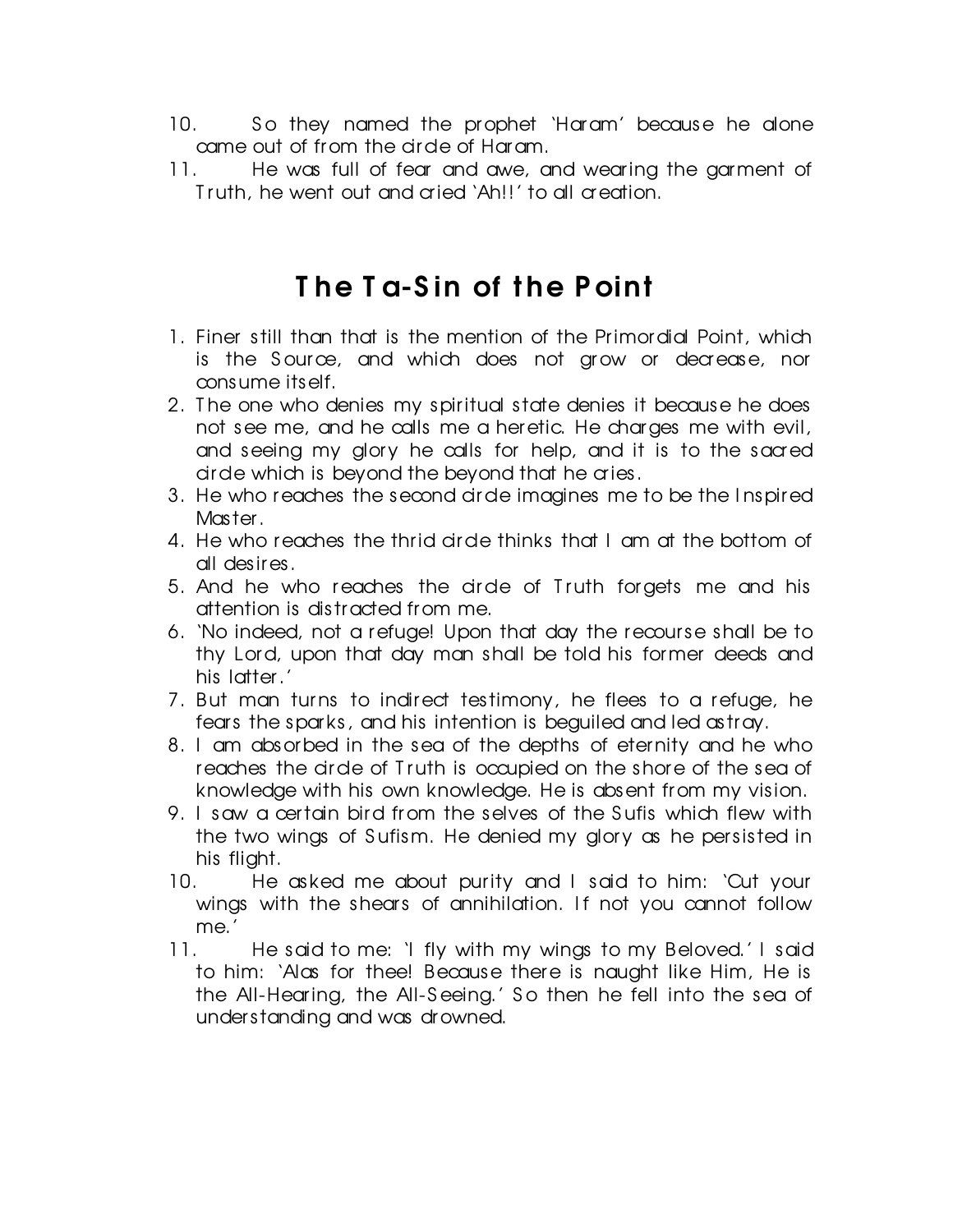

I saw my Lord with the eye of my heart I saw: 'Who are You?' He said: 'You!' But for You, 'where' cannot have a place And there is no 'where' when it concerns You. The mind has no image of your existence in time Which would permit the mind to know where you are. You are the one who encompasses every 'where' Up to the point of no-where So where are you?

- 12. A single unique point from the circle denotes the various thoughts of the understanding. A single point is itself the T ruth and the rest is error.
- 13. The drew near' in rising 'then he came again' in transcending. S eeking he drew near; enraptured, he came again. He left his heart there and drew nigh to his Lord. He was absent when he saw Allah, yet he was not absent. How was he present and not present? How did he look and not look?
- 14. From amazement he passed to lucidity and from lucidity to amazement. Witnessed by Allah he witnessed Allah. He arrived and was separated. He reached his Desire and was cut off from his heart, and 'his heart lies not of what it saw.'
- 15. Allah concealed him then made him draw near. He commissioned him and purified him. He made him thirsty and then fed him. He purified him and then chose him. He called him and then summoned him. He afflicted him and then came to his aid. He armed him and then put him in the saddle.
- 16. T here was a distance of 'one bow span' and when he returned he reached his mark. When called he answered. Having seen he effaced himself. Having drunk he was satisfied. Having come near he was awe-struck. And having separated himself from cities and helpers, he was separated from consciences and looks and created traces (athar).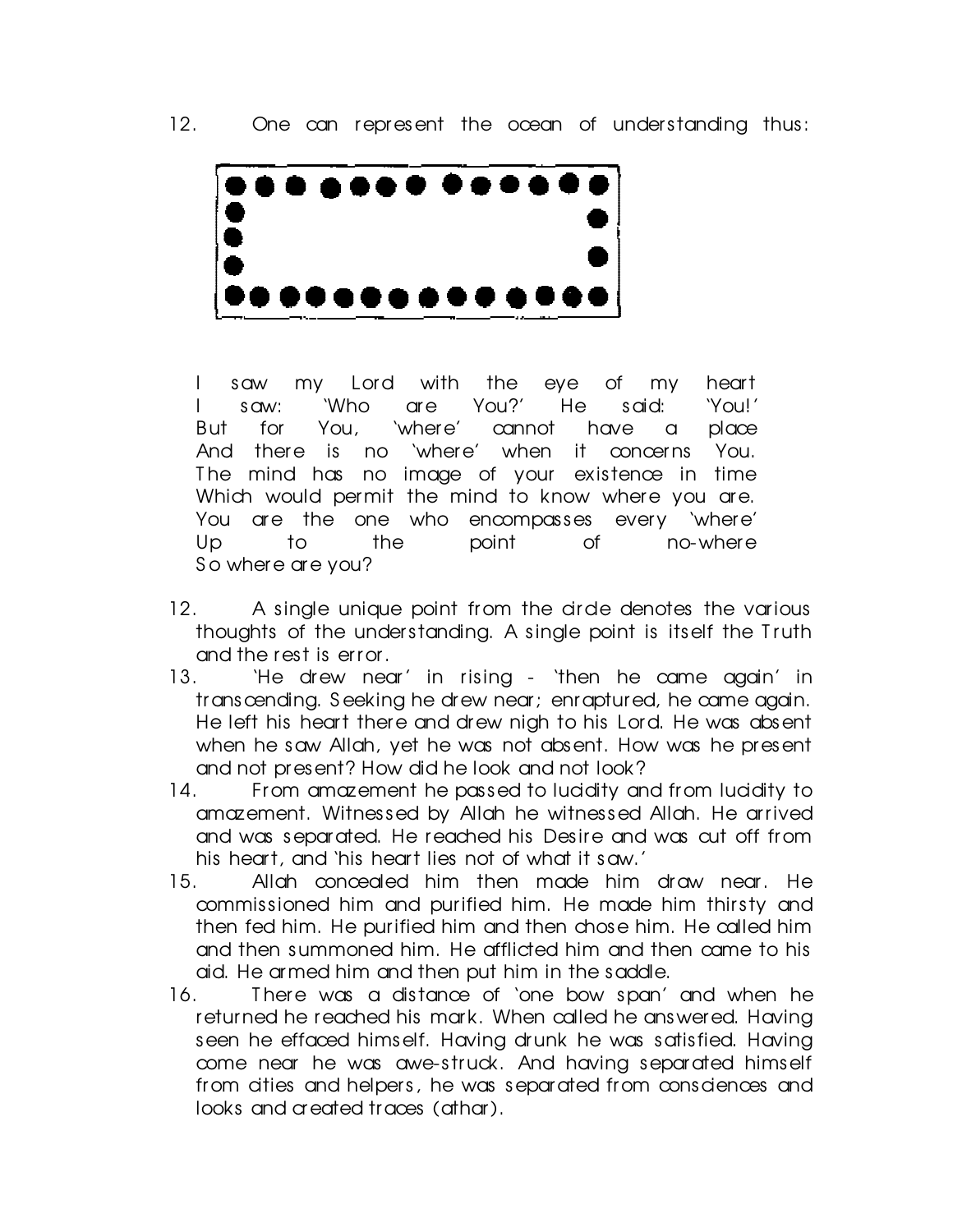- 17. 'Your comrade did not go astray,' he did not weaken or grow weary. His eye did not falter nor was he tired by a 'when' of pure duration.
- 18. 'Your comrade did not go astray,' in his contemplation of Us. He did not pass beyond in visiting Us, nor transgress in Our message. He did not compare Us to others in treating of Us. He did not deviate in the garden of dhikr in contemplation of Us, nor go astray in roaming in fikr.
- 19. Rather he remembered Allah in his breaths and blinks of the eye, and was resigned to Him in afflictions and thankful for his gifts.
- 20. 'T his is naught but a revelation revealed' from the Light to the Light.
- 21. Change your speech! Absent yourself from illusions, raise your feet high from mankind and creatures! S peak of Him with measure and harmony! Be passionate and lost in rapture. Discover - that you might fly beyond the mountains and the fields, the mountains of cognizance and the hills of security in order to see He whom you regard. And so the legal fast is ended on coming to the S acred House.
- 22. T hen he drew nigh to Allah like the one who is going to enter the Intention. Then he announced that it is forbidden. It is like a barrier rather than impotence. He passed from the S tation of Cleansing to the S tation of Reproach and from the S tation of Reproach to the Station of Proximity. He went nigh searching and he returned fleeing. He went nigh invoking and he returned a herald. He drew nigh answering and returned invested with Divine Nearness. He drew nigh as a witness and returned a contemplative.
- 23. T he distance between them was 'two bow spans'. He hit the mark of 'where' with the arrow of 'between' (ayn and bayn). He stated that there were two bow spans to specify the exact place, and 'or' because of the un-delineated nature of Essence, 'a little closer' in the Essence of the Essence.
- 24. T he Master of the Extraordinary Al-Husadin ibn Mansur Al-Hallaj said:
- 25. I do not believe that our expression here will be comprehensible except to the one who has arrived at the second bow span which is beyond the T ablet of Forms (lawh mahfuz).
- 26. T here are letters that are used no longer letters of Arabic or Persian.
- 27. T here are letters only and that letter is the mim which is the letter signifying 'what he revealed'
- 28. The mim designated 'The Last.'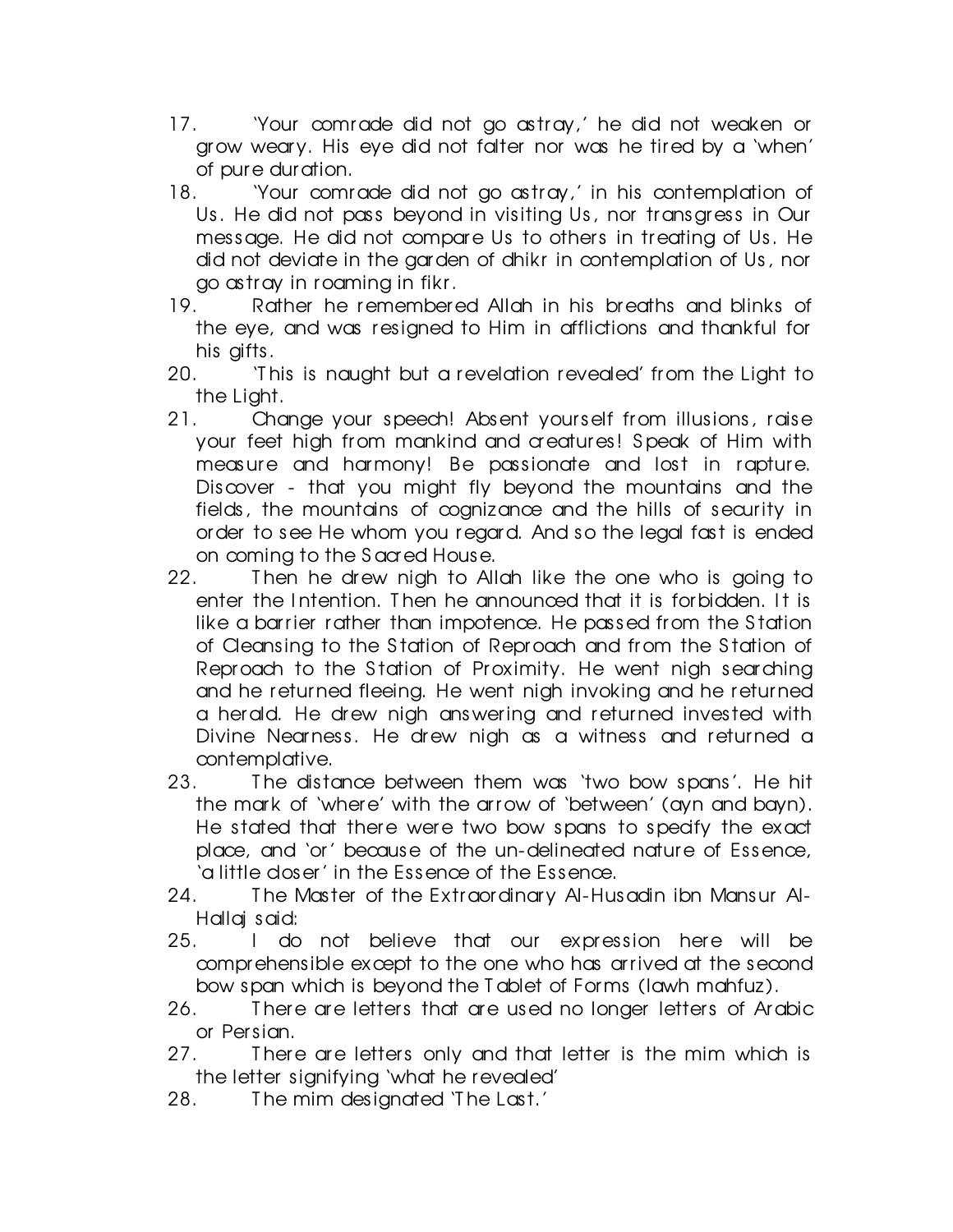- 29. The mim is also the string of the First. The first bow span is the Kingdom of Might (jabrut) and the second is the Kingdom of S overeignty (malakut), and the Kingdom of the Attributes is the string of the two kingdom. And the Kingdom of the Essence of I ntimate (specific) I llumination (tajalli khass) is the arrow of the Absolute and the arrow of the two spans.
- 30. I t comes from the One who kindles the fire of I llumination.
- 31. He said that the adequate form of speech is that speech the sense of which is drawing near. T he Author of the meaning is the T ruth of Allah not the method of His creation. This nearing is only obtained in the circle of vigorous exactitude.
- 32. Truth and the Truth of Truths is found in the finest distinctions, from previous experiences, by means of an antidote made by one who loves, in consideration of calamities and the discernment of distinctions, and it is by a word of deliverance. This is the path of the elect in respect to individuals, and the nearing is seen as a vast area so that the knower who has followed the observed paths of prophetic tradition may understand.
- 33. The Master of Yathrib, peace be upon him, prodaimed the glory of the one who possesses the most excellent of graces, inviolable, preserved in a 'hidden Book,' as He mentioned in a visible book, 'in a Book inscribed' on the meaning of the language of the birds, when He brought us there.
- 34. If you understand this, oh lover, understand that the Lord does not enter into conversation except with His own, or with the friends of His own.
- 35. T o be one of His own is to have neither Master nor disciple, to be without preference or distinction or affectation or counsel, not having any 'his' or 'from him.' But rather what is in him is what is in him, but without there being an 'in him,' as a desert without water in a desert without water, as a sign in a sign.
- 36. Public discourse translates its meanings transplant his wishes, and his wish is seen from afar. His path is hard, his name is glorious, his form is unique, his knowledge is denial of knowledge, his denial is his sole truth, his sin is his source of confidence. His Name is his Path, and his outward characteristic is his burning, his attribute is Desire.
- 37. T he Road (shar') is his characteristic, the truths (haqa'iq) are his arena and his glory, selves are his portico, S haitan is his teacher, every sociable being became his familiar animal, humanity is his conscience, obliteration is his glory, effacement is his subject of meditation, the bride is his garden, and effacement of effacement his palace.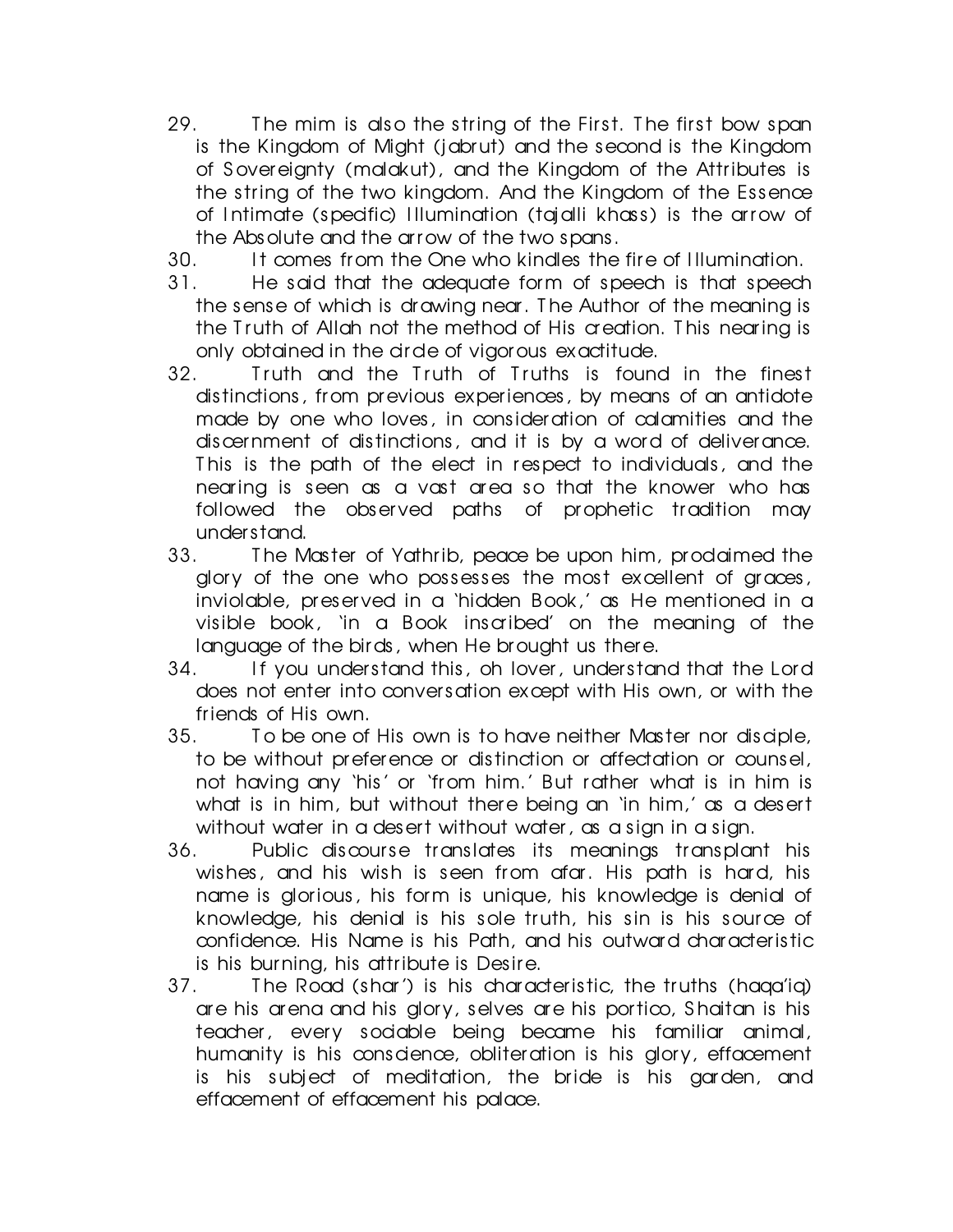- 38. His Masters are my refuge, their principles are my alarm, their volition is my request, their aid is my stopping place, their sorrows are my grief.
- 39. T heir leaves are a drinking place, their sleeves are nothing but dust, their doctrine is the cornerstone of their state, and their state is impotence. But any other state would be an object of anger for Allah. S o this is enough and success with Allah.

#### T he T a-S in of B efor e E ndles s -T ime and **Equivocation**

(for he who understands, in the understanding of the understanding relative to public discourse as to what is legitimate in regard to intentions.)

- 1. The Master Abu'l-Mughith, may Allah be meraiful to him, said: 'T here is no established mission except that of I blis and Muhammad, peace be on him, only I blis fell from the Essence while Muhammad perceived the Essence of the Essence.'
- 2. It was said to Iblis: 'Prostrate yourself!' and to Muhammad -'Look!' But I blis did not prostrate himself, and Muhammad did not look, he did not turn to the right or the left, 'his eye swerved nor, nor swept astray.'
- 3. As for I blis, having announced his mission, he did not return to his first power.
- 4. And when Muhammad announced his mission he returned to his power.
- 5. With this statement, 'I t is in You that I am transported and on You that I fling myself,' and also, 'Oh You who turn the hearts' and 'I do not know how to praise You as You should be praised.
- 6. Among the inhabitants of heaven there was no unitarian or worshipper like I blis.
- 7. For I blis there appeared the Divine Essence. He was prevented from even a blink of the eye of awareness, and he began to worship the Adored One in ascetic isolation.
- 8. He was cursed when he reached the double isolation, and he was questioned when he demanded the ultimate solitude.
- 9. Allah said to him: 'Prostrate yourself!!' He said: 'Not before another than You.' He said to him: 'Even if my curse falls on you?' He said: 'It will not punish me.'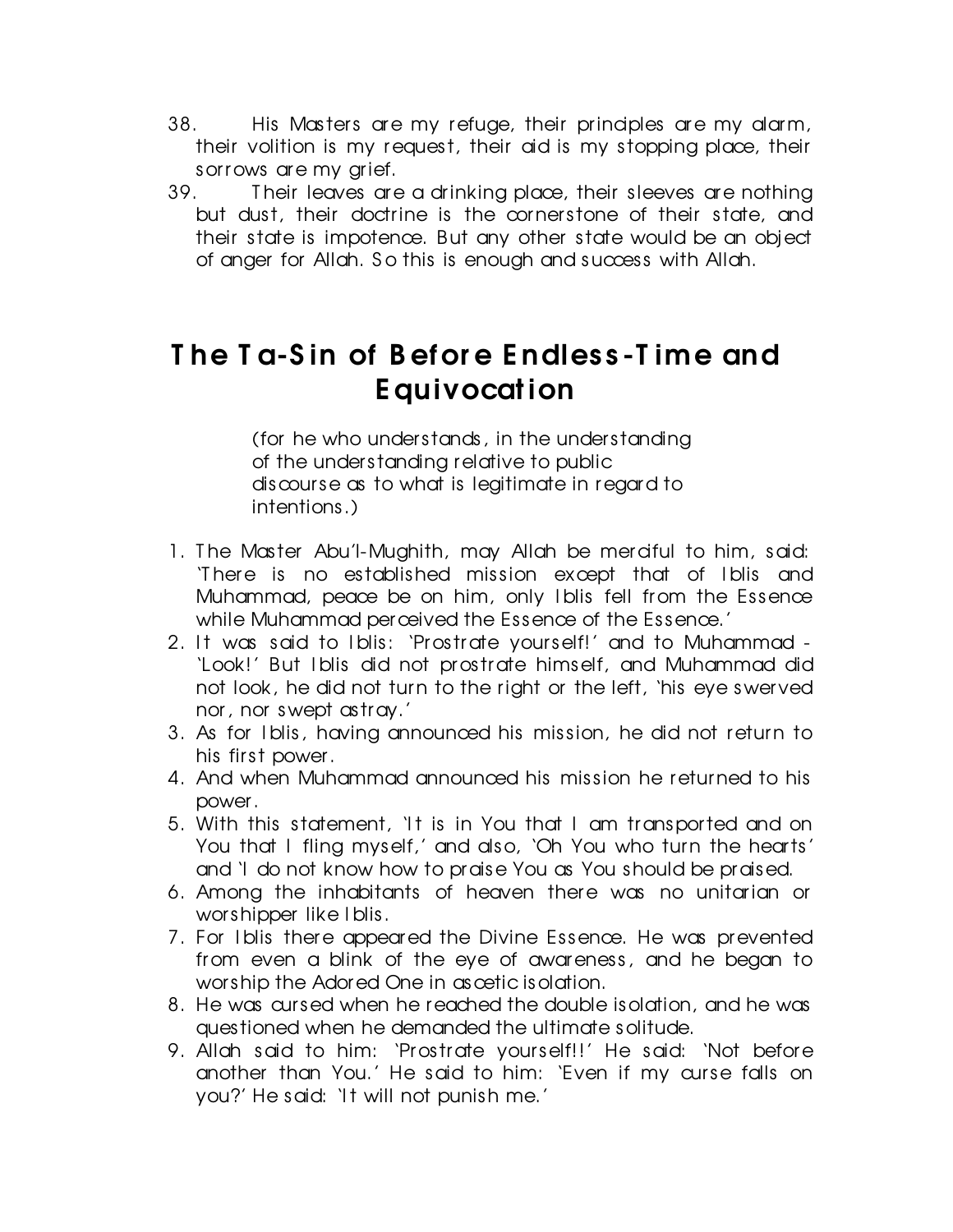- 10. Wy denial is to affirm your purity and my reason remains disordered in You. And what is Adam compared to You and who am I , I blis, to differentiate from You!'
- 11. He fell into the S ea of Majesty, he became blind, and said: 'T here is no path for me to other-than-You. I am a humble lover.' He said to him: 'You have become proud.' He said: 'If there was one glance between us, it would have been enough to make me proud and imperious, but I am he who knew You in Before Endless-Time, "I am better than Him" because I have served You for a longer time. No one, in the two types of beings, knows You better than I do! T here was an intention of Yours in me, and an intention of mine in You, and both of them preceded Adam. If I prostrated before another than You or if I did not prostrate it would be necessary me to return to my origin, since You created me of fire, and fire returns to fire, according to an equilibrium and choice which are Yours.
- 12. T here is no distance from You for me, since I became certain that distance and nearness are one. For me, if I was left, your desertion would be my companion, so how much more are desertion and love truly one! Glory to You in Your Providence and in the Essence of your Inaccessibility for the pious worshipper who does not prostrate before any other than You.'
- 13. Musa met I blis on the slope of Sinai and said to him: 'Oh I blis, what prevented you from prostrating?' He said: 'T hat which prevented me was my declaration of a Unique Beloved, and if I had prostrated I would have become like you, because you were only called upon once to 'look at the mountain' and you looked. As for me, I was called upon a thousand times to prostrate myself to Adam and I did not prostrate myself because I stood by the Intention of my Dedaration.
- 14. S ayedina Musa said: 'You abandoned a Command?' I blis said: 'It was a test. Not a command.' Sayedina Musa said: 'Without sin? But your face was deformed.' I blis replied: 'Oh Musa, that is but the ambiguity of appearances, while the spiritual state does not rely on it and does not change. Gnosis remains true even as it was at the beginning and does not change even if the individual changes.'
- 15. S ayedina Musa said: 'Do you remember Him now?' 'Oh Musa, pure mind does not have need of memory - by it I am remembered and He is remembered. His remembrance is my remembrance, and my remembrance is His remembrance. How, when remembering ourselves, can we two be other than one? My service is now purer, my time more pleasant, my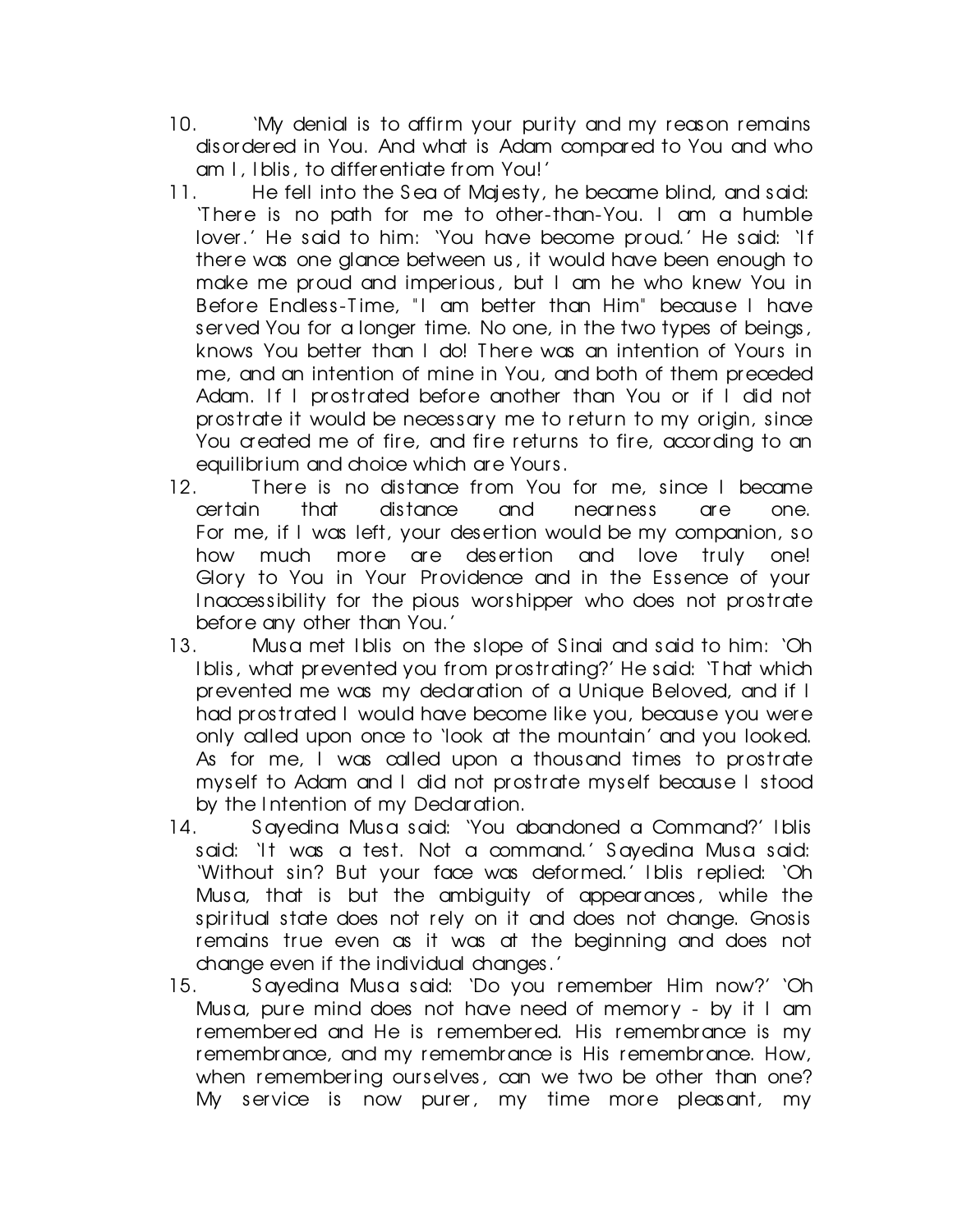remembrance more glorious, because I served Him in the absolute for my good fortune, and now I serve Him for Himself.'

- 16. <sup>I</sup> lifted greed from everything which prevents or defends for the sake of loss as well as gain. He isolated me, made me ecstatic, confused me, expelled me, so that I would no mix with the saints. He put me far from others because of my jealous for Him alone. He deformed me, because He amazed me, and amazed me because He banished me. He banished me because I was a servant and put me in a forbidden state because of my companionship. He showed my lack of worth because I praised His Glory. He reduced me to a simple robe of ihram because if my hijva. He left me because of my union, He unified me because he cut me off. He cut me off because He had prevented my desire.
- 17. By His Truth I was not in error in respect to His decree, I did not refuse destiny. I did not care at all about the deformation of my face. I kept my equilibrium throughout these sentences.
- 18. If He punishes me with His fire for all of eternity I would not prostrate myself before anyone, and I would not abase myself before any person or body because I do not recognize any opposite with Him! My Declaration is that of the S incere and I am one of those sincere in love.'
- 19. Al-Hallaj said: 'T here are various theories regarding the spiritual states of Azazyl (I blis before his fall). One said that he was charged with a mission in heaven, and with a mission on earth. In heaven he preached to the Angels showing them good works, and on earth preaching to men and jinn showing them evil deeds.
- 20. Because one does not recognize things except by their opposites, as with fine white silk which can only be woven using black fabric behind it - so the Angel could show good actions and say symbolically "If you do these you will be rewarded." But he who did not know evil before cannot recognize good.'
- 21. T he Master Abu 'Umar Al-Hallaj said: 'I deliberated with I blis and Pharon on the honor of the generous. I blis said: "If I had prostrated myself I would have lost my name of honor." Pharon said: "If I had believed in this Messenger I would have fallen from my rank of honor."
- 22. I said: "If I had disavowd my teaching and my speech, I would have fallen from the hall of honor.
- 23. When I blis said: "I am better than him," then he could not see anyone other than himself. When Pharon said "I know not that you have other Divinity than me," he did not recognize that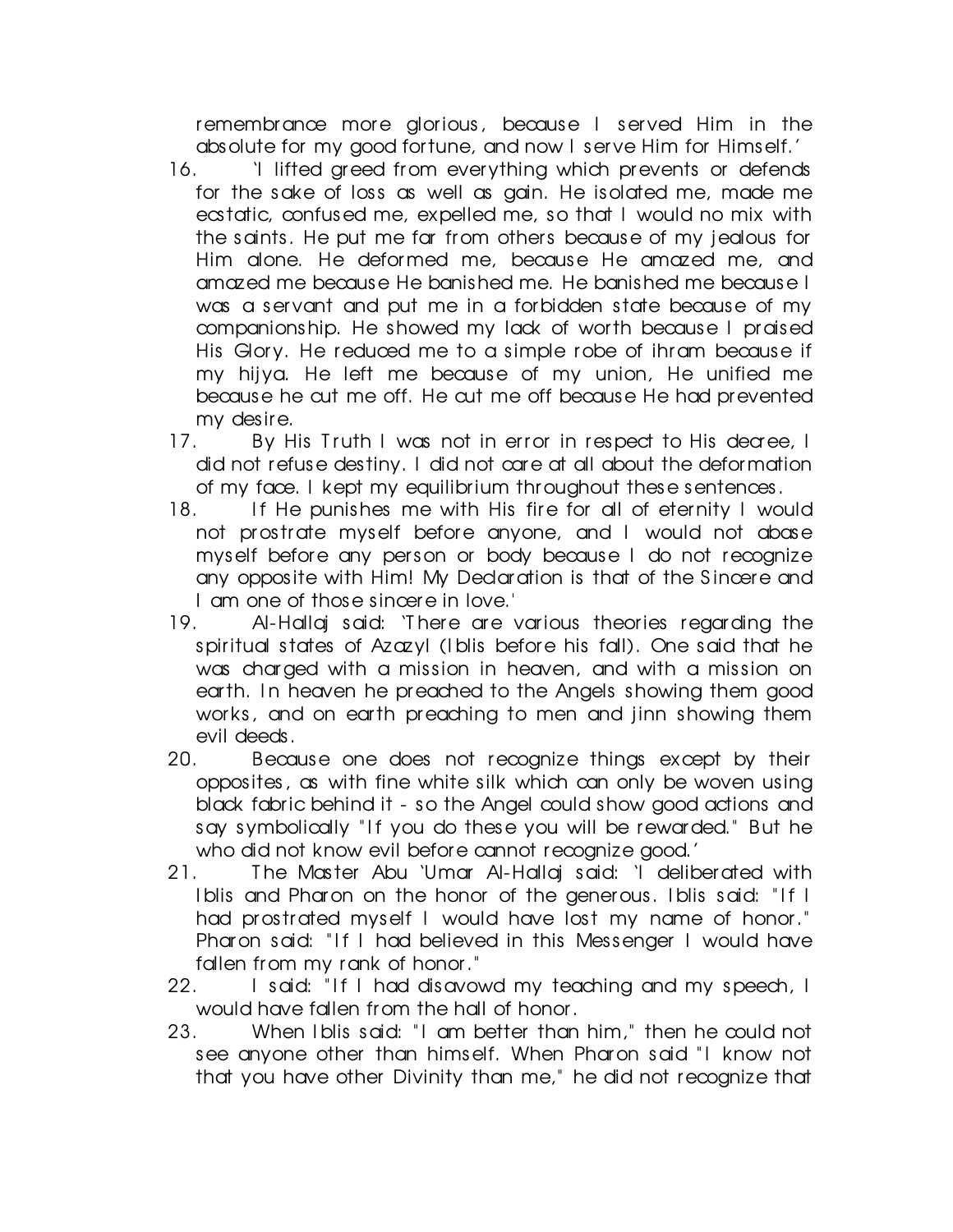any of his people could distinguish between the true and the false.

- 24. And I said: "If you do not know Him, then know His signs, I am His sign (tajalli) and I am the T ruth! And this is because I have not ceased to realize the T ruth!"
- 25. My companion is I blis and my teacher is Pharon, I blis was threatened with the fire and did not retract his allegation. Pharon was drowned in the Red S ea without retracting his allegation or recognizing any mediator. But he said: "I believe that there is no Divinity but He in whon the tribe of Israel believe, " and don't you see that Allah opposed Jibril in His glory? He said: "Why did you fill your mouth with sand?"
- 26. And I was killed, crucified, my hands and feet cut off without retracting my assertion.
- 27. The name of I blis was derived from his first name, Azazyl in which were changed: the 'ayn representing the amplitude of his endeavor, the zay, representing the growing frequency of his visits, the alif - his way in His rank, the second zay - his asceticism in His rank, and the ya - his wandering walk to his agony, and lam - his obstinacy in his pain.
- 28. He said to him: " You do not prostrate, oh contemptible one!" He said, " S ay rather - lover, for a lover is despised, so you call me despicable. I have read in a Manifest Book, oh All-Powerful and Steadfast, that this would happen to me. So how could I lower myself before Adam when you created him of earth and me from fire? T hese two opposites cannot agree. And I have served you longer, and have a greater virtue and a vaster knowledge and a more perfect activity.
- 29. Allah, may He be praised, said to him: " T he choice is mine, not yours." He said: " All choices and my choice itself are yours, because You had already chosen for me, oh Creator, If you prevented me from prostrating before him You were the cause of the prevention. If I err in speech You do not leave me because You are the All-Hearing. If You had willed that I prostrate before him, I would have been obedient. I do not know anyone among the Wise who knows you better than I do."
- 30. Do not blame me, the idea of censure is distant from me, reward me then, my master, for I am alone.

If, in being a promise, Your promise is truly the Truth in principle, the principle of my vocation is strong indeed.

He who wishes to write this declaration of mine, read it, and know that I am a martyr!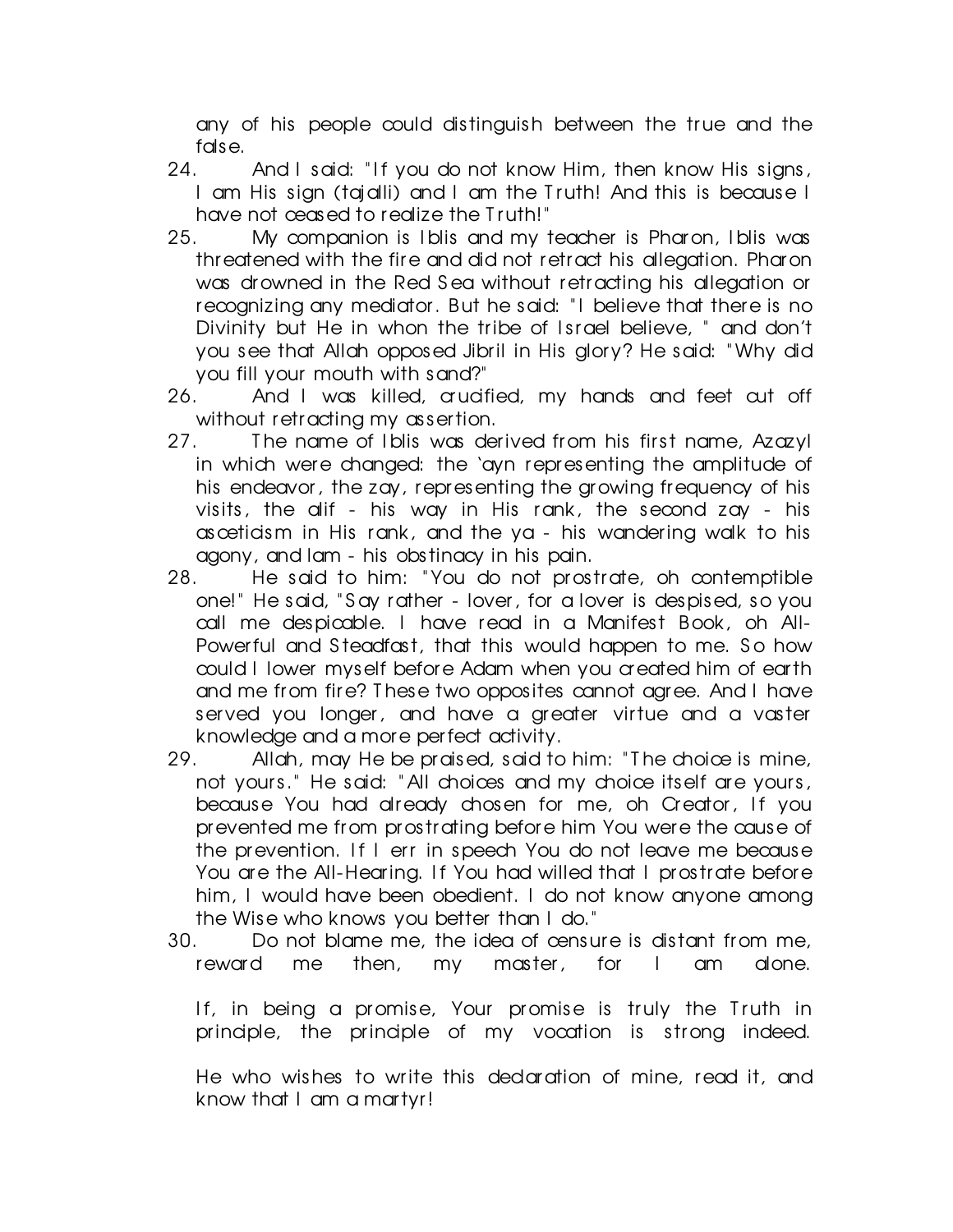- 31. Oh my brother! He was called Azazyl because he was dismissed, dismissed from his primitive purity. He did not return from his origin to his end, because he did not go out from his end, he left, cursed from his origin.
- 32. His attempt to go out miscarried because of the fixity of his kindling. He found himself between the fire of his resting place and the light of his high position.
- 33. The source on the plain is a low-lying lake. He was tormented by thirst in the place where there was abundance. He cried his pain because the fire burned him, and his fear was nothing but simulation and his blindness is vanity and - here he is!
- 34. Oh my brother! If you have understood, you have considered the narrow pass in its very narrowness and you have represented the imagination to yourself in its very unreality, and you have returned distressed and full of anxiety.
- 35. T he most alert of the Knowers remained silent on I blis and the gnostics did not have the strength to explain that which they had learned. I blis was stronger that them in adoration and nearer than them to the Presence of the Essence. He exerted himself more and was more loval to the covenant and was doser to them than the Adored.
- 36. T he other Angels prostrated before Adam for support, and I blis refused, because he had been in contemplation for a long time already.
- 37. But his case became confused and his thought went astray, so he said: "I am better than him." He remained in the veil and did not value the dust, and brought damnation on himself for the After-Endless- T ime of After-Endless- T ime.

# The Ta-Sin of the Divine Will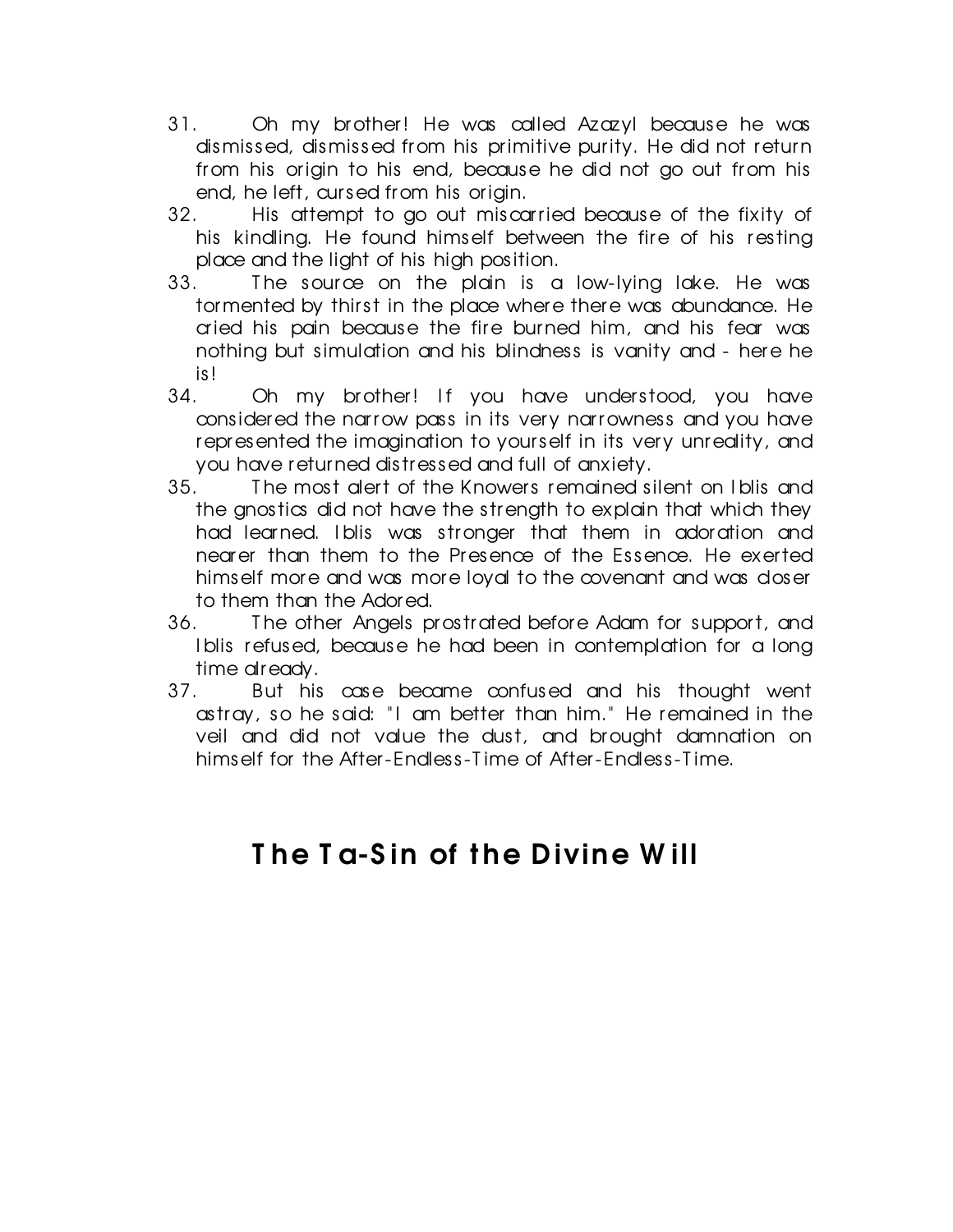- 1. Here is the representation of the volition of Allah. The first circle is the Decree of Allah (mashi'a) and the second is His Wisdom, and the third is His Power, and the fourth is His Before-Endless-T ime Knowledge.
- 2. I blis said: 'If I entered the first circle I would have to undergo the test of the second, and if I passed into the second I would have to undergo the test of the third. And if I passed into the third I would have to undergo the test of the fourth.
- 3. S o no, no, no, no, and no! Even if I rested on my first no I would have been cursed until I uttered the second, and rejected until I uttered the third so what does the fourth matter to me?
- 4. If I had known that prostrating would have saved me I would have prostrated. But I knew that after that circle were other circles. I said to myself in conjecture, 'if I come out safe from this circle, how will I come out of the second, the third, and the fourth?'
- 5. So the Alif of the fifth La is 'He, the Living God.'

#### The Ta-Sin of the Declaration of Unity

- 1. He is Allah the Living.
- 2. Allah is One, Unique, Alone and testified as One.
- 3. Both are One and the profession of Unity of the One are in Him and from Him.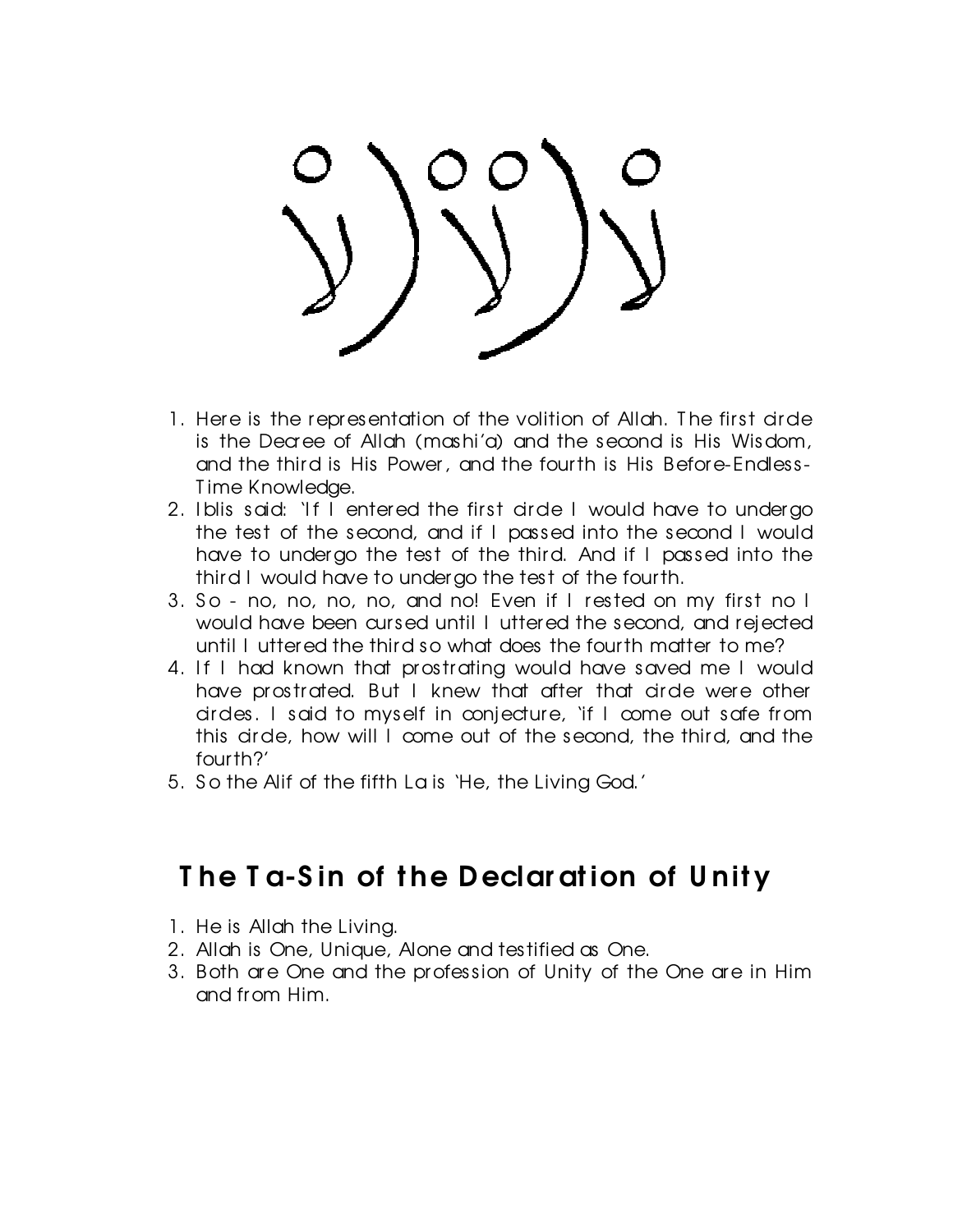4. From Him comes the distance that separates others from His unity. It can be represented thus:



5. T he knowledge of T awhid is an autonomous abstract cognizance, and is is represented thus:



- 6. T he T awhid is an attribute of the created subject who pronounces it, and it is not an attribute of the Object professed as one.
- 7. If I being created say 'I' did I make Him also say 'I'? My Tawhid comes from me then, not from Him. He is free (munazzah) of me and my T awhid.
- 8. If I say 'The Tawhid returns to the one who professes it' then I make it a created thing.
- 9. If I say 'No, the Tawhid comes from the Object it testifies to,' then what relation attaches the unifier to his profession of Unity?
- 10. If I say 'Then the Tawhid is a relation which attaches the Object to the subject,' then I have turned this into a logical definition.

**Diagrams:** The Tawhid is separate from Allah, and this symbol of wahdahiya is represented by alif with several dals in it. T he alif being the Essence and the dals the Attributes.

The uniqueness: The primordial alif of the essence with the other alifs, which are the created forms, subsists on the primal alif.

#### The Ta-Sin of the Self-Awarenesses in T aw hid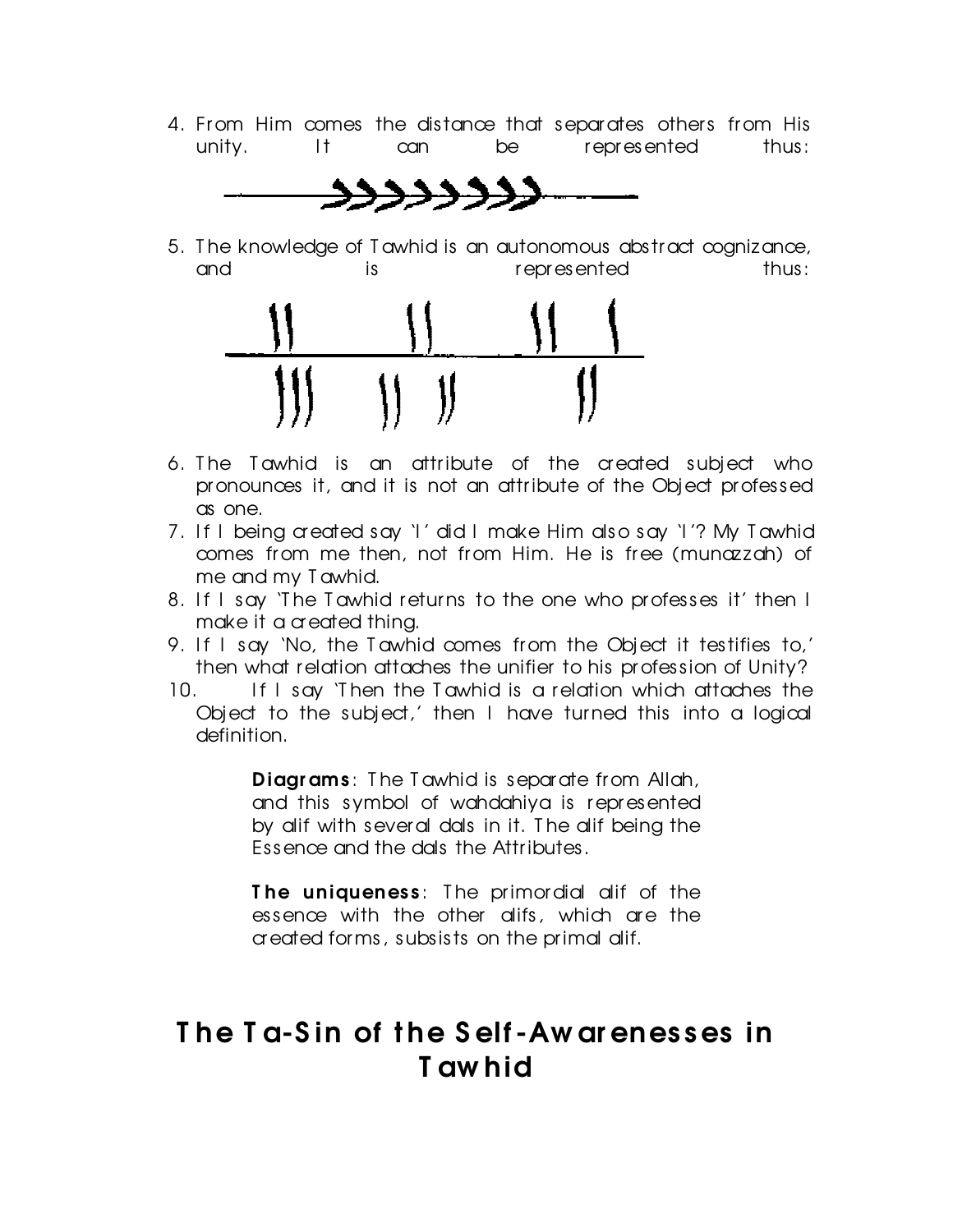1. T he attribute of the T a-S in of the self-awareness in T awhid is such:



(Alif - the Unity, T awhid. Hamza - the self-awarenesses, some on one side some on the other. 'Ayn at beginning and end - T he Essence.)

The self-awarenesses proceed from Him and return to Him, operate in Him, but they are not logically necessary.

- 2. The real subject of the Tawhid moves across the multiplicity of subjects because He is not induded in the subject nor in the object nor in the pronouns of the proposition. Its pronominal suffix does not belong to its Object, its possessive 'h' is His 'Ah' and not the other 'h' which does not make us unitarians.
- 3. I f I say of this 'h' 'wah!' the others say to me, 'Alas.'
- 4. These are epithets and specifications and a demonstrative allusion pierces this so we could see Allah through the substantive conditional.
- 5. All human individualities are 'like a building well-compacted.' It is a definition and the Unity of Allah does not make exception to the definition. But every definition is a limitation, and the attributes of a limitation apply to a limited object. However the object of T awhid does not admit of limitation.
- 6. T he T ruth (Al-Haqq) itself is none other than the abode of Allah not necessarily Allah.
- 7. S aying the T awhid does not realize it because the syntactical role of a term and its proper sense do not mix with each other when it concerns an appended term. So how can they be mixed when it concerns Allah?
- 8. If I saw 'the Tawhid emanates from Him' then I double the Divine Essence, and I make an emanation of itself, co-existent with it, being and not being this Essence at the same time.
- 9. If I say that it was hidden in Allah, and He manifests it, how was it hidden where there is no 'how' or 'what' or 'this' and there is no place ('where') contained in Him.
- 10. Because 'in this' is a creation of Allah, as is 'where.'
- 11. That which supports an accident is not without a substance. That which is not separated from a body is not without some part of a body. That which is not separated from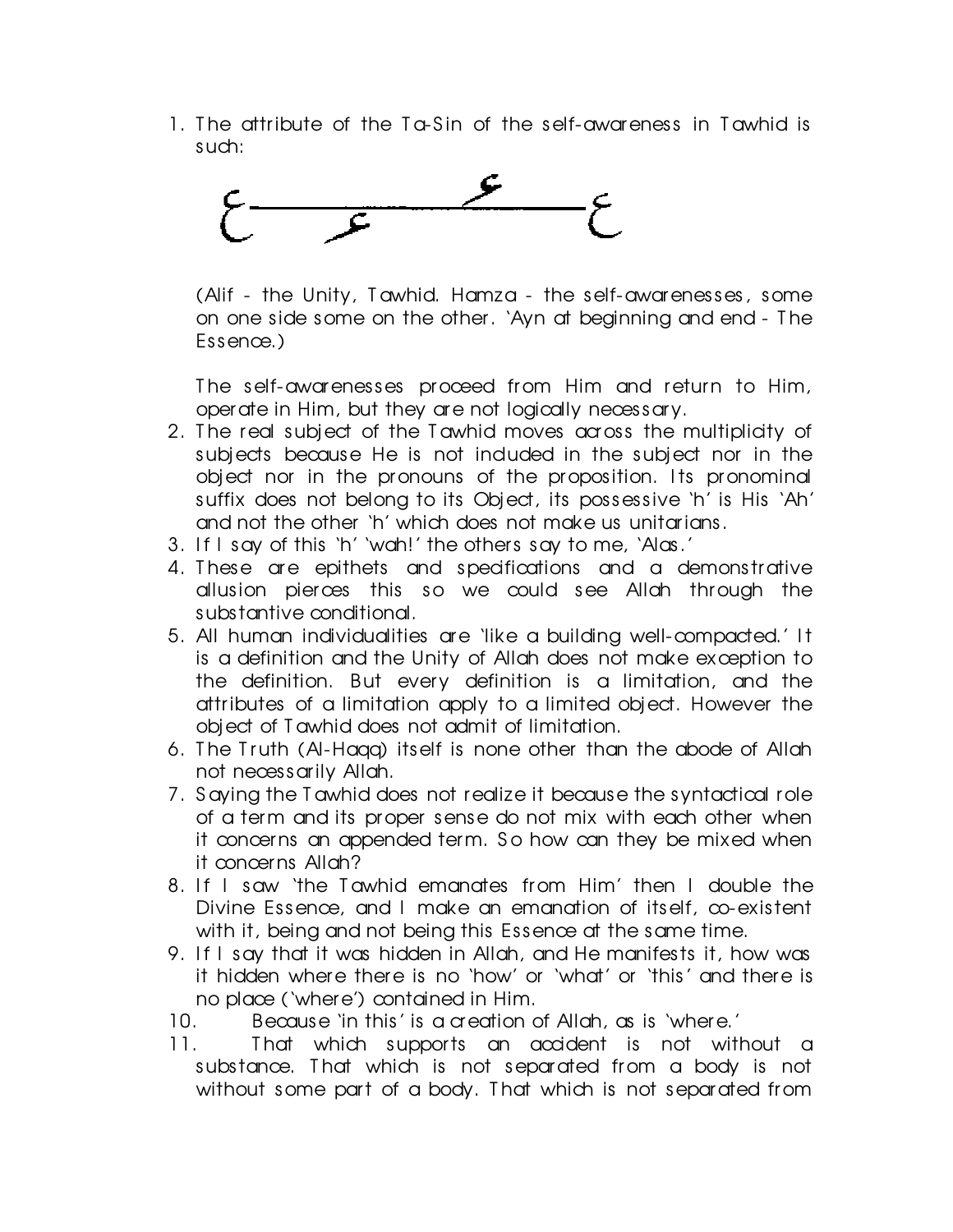spirit, in not without some part of a spirit. The Tawhid is therefore an assimilant.

- 12. We return then, beyond this to the center (of our Object) and isolate it from adjunctions, assimilations, qualifications, pulverizations and attributions.
- 13. The first circle (in the next diagram) comprises the actions of Allah, the second comprises their traces and these are two circles of the created.
- 14. The central point symbolizes the Tawhid, but it is not the Tawhid. If not, how would it be separable from the circle?

#### The Ta-Sin of the Disconnection-From-F or ms

1. This is the circle of the allegory and this is the figure which represents it:



- 2. This is the whole which can give us phrases and sentences, and to the adepts, cults and sects, doctrines and methods.
- 3. The first circle is the literal sense, and the second is the inner sense, and the third is the allusion.
- 4. This is the totality of things, created and composed, answered, trodden upon, seized on, contradicted, deceived and stupefied.
- 5. He circulates in the pronoun 'we' of subjects of persons. Like an arrow he penetrates them, provides for them, surprises them, and overturns them, and He amazes them in crossing them.
- 6. Here is the totality of created substances and qualities. Allah has nothing to do with these fables.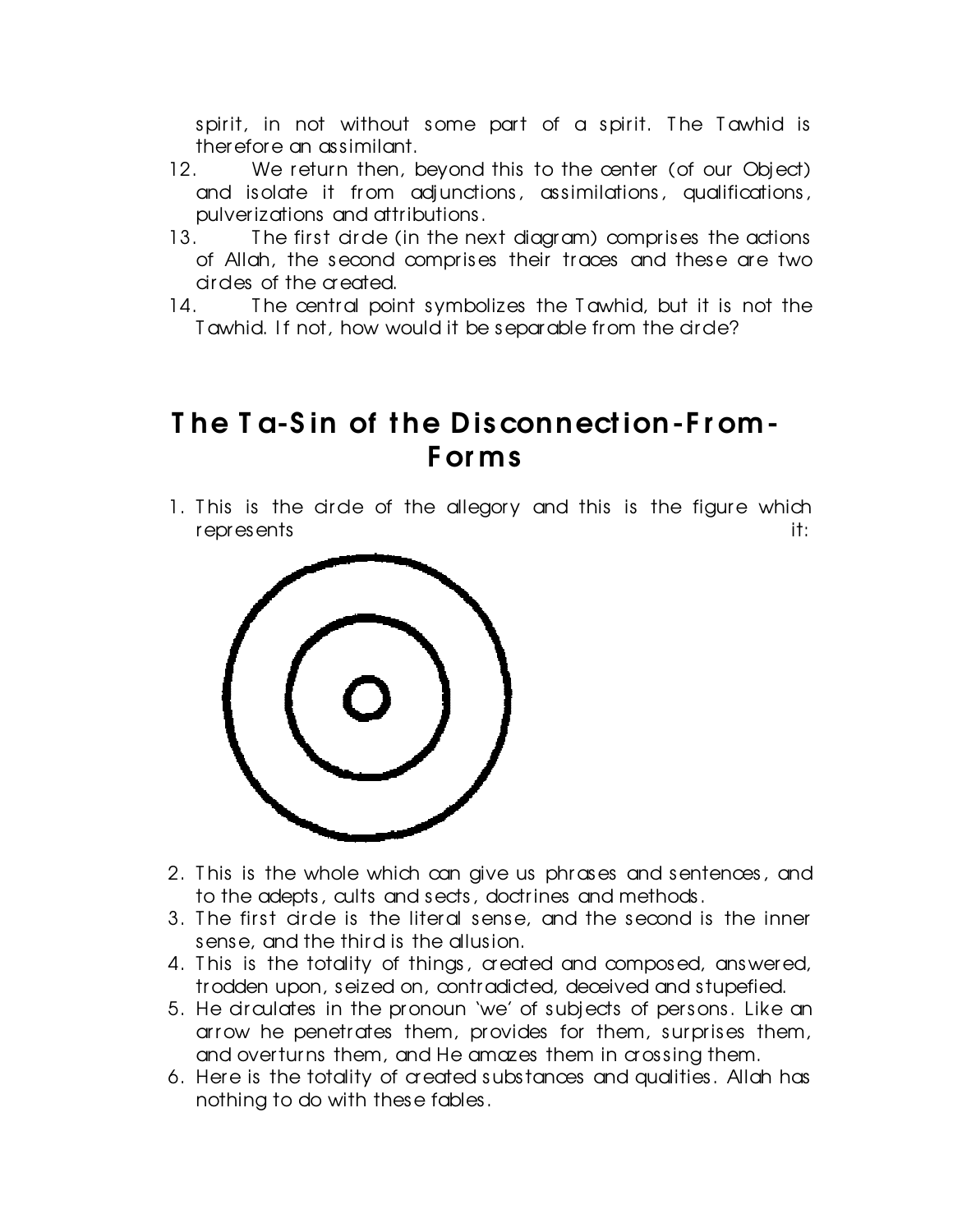- 7. If I say: 'He is He,' that statement is not the T awhid.
- 8. If I say that the T awhid of Allah is valid, they will tell me 'no doubt!'
- 9. If I say 'without time,' they will say: 'Then is the meaning of T awhid a simile?' But there is no comparison when describing Allah. Your Tawhid is without relation to Allah or to creation, because the fact of expressing the number of times introduces a limiting condition. In so doing you have added a sense to T awhid, as if it were contingent. However the contingent is not an attribute of Allah. His Essence is unique. And both T ruth and what is unreal cannot emanate from the Essence of the Essence.
- 10. If I say: 'The Tawhid is the word itself," the word is an attribute of the Essence not the Essence itself.
- 11. If I say: 'T awhid means that Allah wishes to be One' the diving volition is an attribute of the Essence and volitions are created.
- 12. If I say: `Allah is the Tawhid of Essence prodaimed to itself,' then I make the Essence T awhid which can be spoken by us.
- 13. If I say: 'No, it is not the Essence,' then do I say that T awhid is created?
- 14. If I say: 'The name and the object named are One,' then what sense does T awhid have?
- 15. If I say: `Allah is Allah' then do I say that Allah is the Essence of the Essence and that He is He?
- 16. Here is the Ta-Sin which treats of the denial of secondary causes: and these circles with 'no' written in them are its figure:



17. The first circle is pre-Eternity, and the second intelligibles, the third is that of dimensions and the fourth of the cognizable.